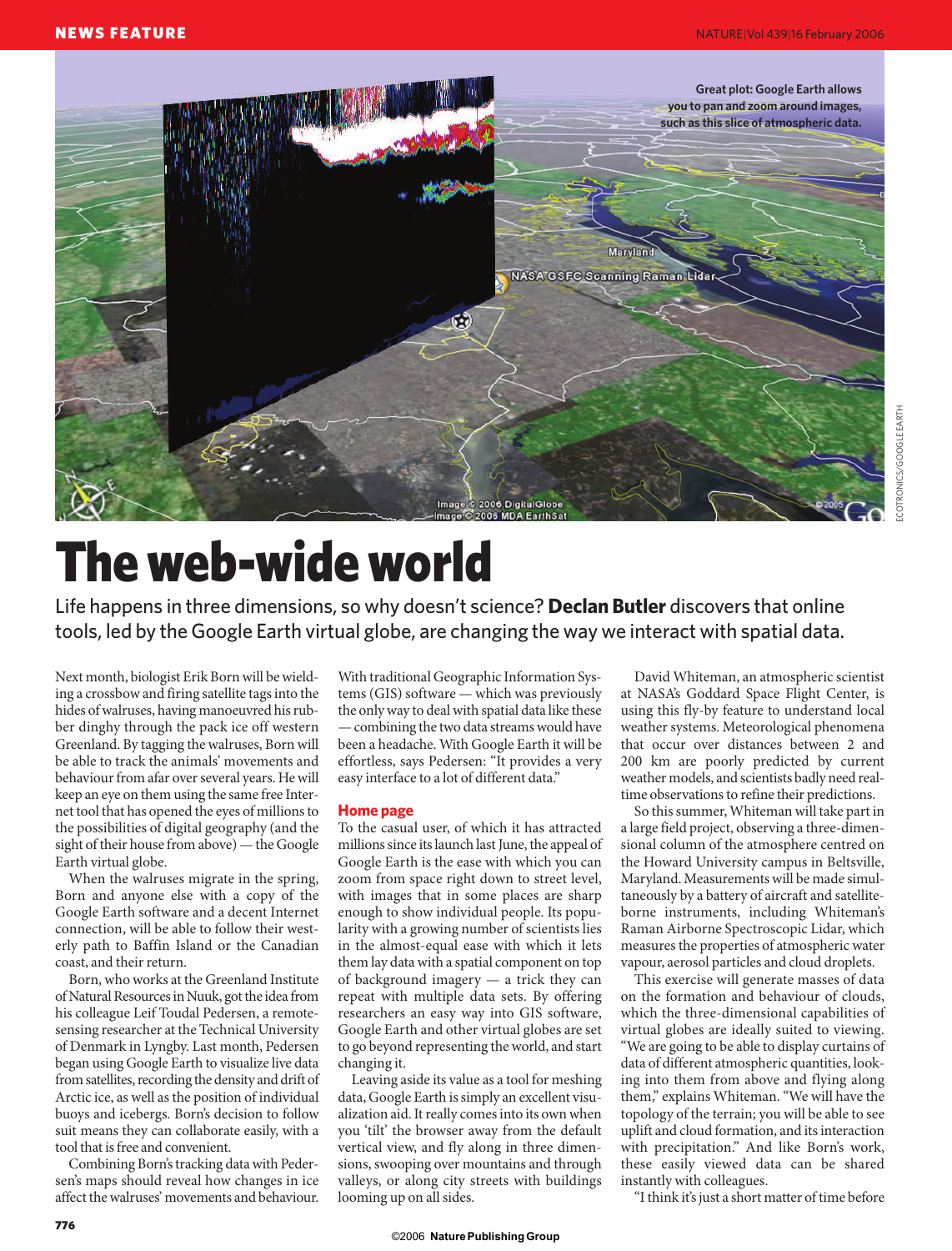systems like Google Earth are an essential requirement for people in our field," says Whiteman. "As soon as one group shows that this is useful, everyone will adopt it."

Indeed, increasing amounts of scientific data are becoming available, often in real time, in formats that can be displayed by virtual globes. Millions of species distributions from the Global Biodiversity Information Facility, headquartered in Copenhagen, Denmark, are available for Google Earth, for example.

#### **Digital watch**

The eventual impact will be nothing less than the realization of a 'digital Earth', as described by former US vice-president Al Gore in 1998. "Digital Earth was always intended to allow us to 'fly' from space (virtually, of course) down through progressively higher resolution data sets to hover above any point on the Earth's surface — and then display information relevant to that location from an infinite number of sources," says Gore. "Its highest purpose was to use the Earth itself as an organizing metaphor for digital information." But the project died a death in 2001 after Gore lost the 2000 US presidential election.

Michael Goodchild, a GIS expert at the University of California, Santa Barbara, says that scientists' use of virtual globes is breathing fresh life into Gore's dream. There is renewed hope that every sort of information on the state of the planet, from levels of toxic chemicals to the incidence of diseases, will become available to all with a few moves of the mouse.

The GIS software is already an important tool for understanding spatial and temporal factors in a wide range of disciplines. But many

scientists that could use GIS do not, and it has remained largely the preserve of specialists. Goodchild is convinced that tools like Google Earth will increase awareness of GIS's potential and encourage researchers to explore more powerful GIS techniques. "It's like the effect of the personal computer in the 1970s, where previously there was quite an élite population of computer users," Goodchild enthuses. "Just as the PC democratized computing, so systems like Google Earth will democratize GIS."

Goodchild illustrates the system's ease with an anecdote from his own teaching. "Typically, I used to spend an entire year taking senior undergraduates through courses in GIS. And at the end of the year, as a treat, I might let them generate a three-dimensional fly-by over a landscape," he says. "Now, using Google Earth, a ten-year old can do that." Goodchild thinks that once scientists experience this easy visualization, they will be drawn into deeper forms of analysis using the powerful techniques that GIS professionals have developed over decades.

GIS techniques use statistics to predict or explain patterns, whether they be outbreaks of vector-borne disease or urban crime waves. Displaying such patterns on the current version of Google Earth requires gentle hacking. But Brian McClendon, director of engineering at Google Earth, says he wants as many people as possible to use the program — and will consider adding features that make it easier for them to get their data into it. McClendon is hoping to attract scientists who will generate interesting content for Google Earth's other customers.

Whiteman emphasizes, however, that threedimensional visualization is about more than





**Pretty useful: virtual globes can display live data such as sea-ice distributions and wind directions on the same map.**



**The time has come: online tools will revolutionize the way walruses and other animals are tracked.**

just creating images. He says it is critical for generating scientific hypotheses and the questions they go on to test. "What have I measured; what are the relationships I have here; what can I explore? It is part of getting an intuitive grasp of the problem, the measurements and the analytical challenge".

If one can simultaneously visualize the data and the predictions from models, areas where the data agree or disagree with the model jump out, he says. "This could dramatically improve the efficiency of exploring relationships among quantitative data."

#### **Popular movement**

Google Earth has no analytic functions and is not designed to replace professional GIS software; in fact, it should be a boon to the software makers. "Google Earth is just the most fantastic thing I have ever seen," says Jack Dangermond, founder and president of ESRI, the world's largest creator of GIS software. ESRI, which is based in Redlands, Virginia, and other GIS companies that were caught napping by Google Earth are now eager to capitalize on its success. They are creating a slew of products that combine its ease of use with their traditional analytic strengths. "It really is opening up our world," says Dangermond, "and business is booming."

Later this year, ESRI will release a huge upgrade of its flagship desktop GIS product, ArcGIS, which will let users publish virtual globes on the Internet and analyse their data in many ways. "We have taken several thousand functions and deployed them in an Internet environment," says Dangermond.

As part of the package, ESRI will also release a free visualization tool, ArcGis Explorer, which some GIS professionals are calling a Google-Earth killer. Data in Google Earth need to be in a specific format; ESRI's tool will allow users to view not only data from ESRI's

E. W. BORN